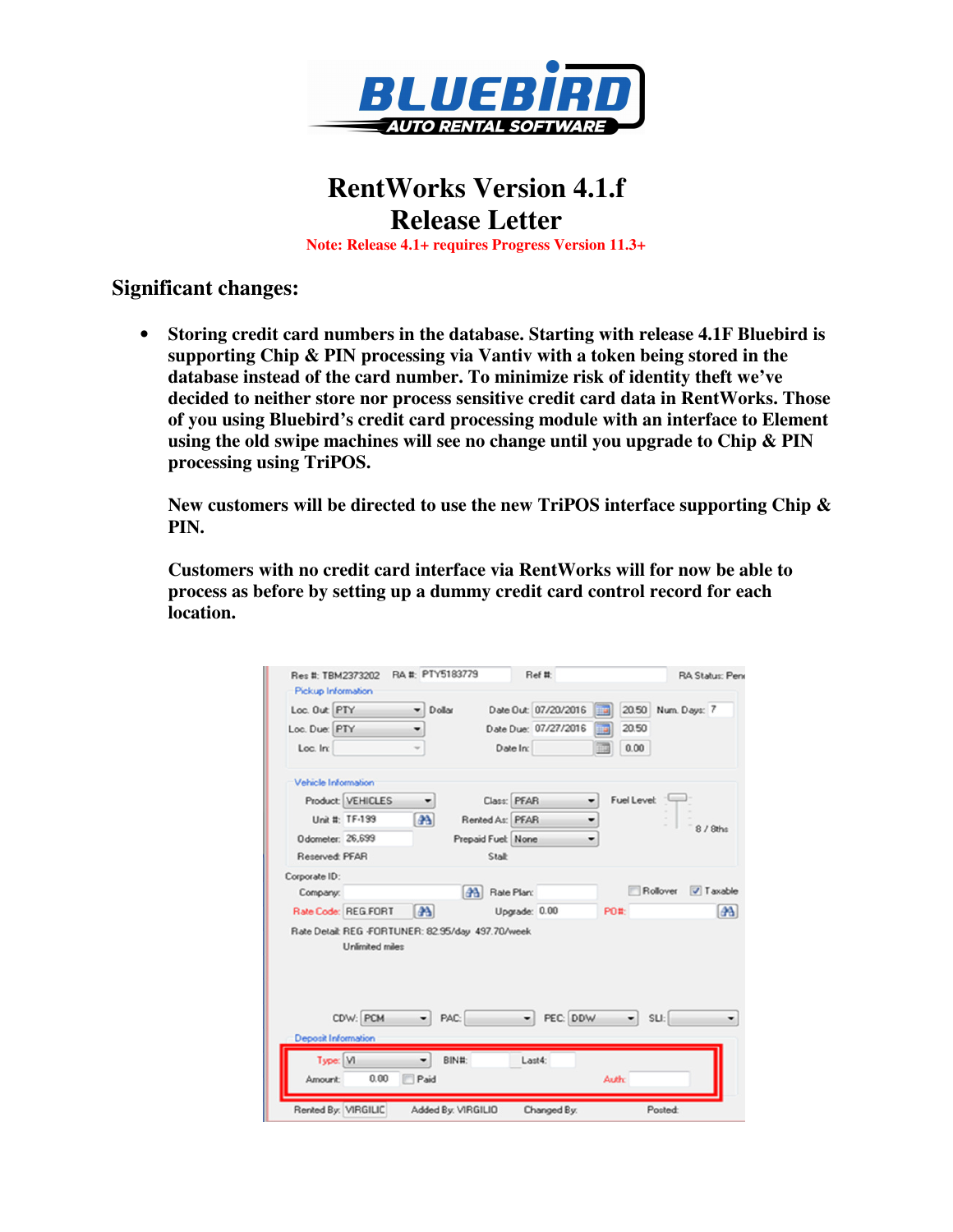- **CenPOS credit card processing interface** RentWorks now offers another Chip and PIN credit card processing solution: CenPOS. Based in Miami, CenPOS is a gateway solution which supports numerous countries throughout the world, in addition to the USA. It supports Chip and PIN, swiped, and manually entered transactions. Auto Rental transactions can be processed with either authorized or paid Deposits. **Starting with release 4.1F, Bluebird is supporting Chip & PIN processing via CenPOS with a token being stored in the database instead of the card number. To minimize risk of identity theft, Bluebird will not store nor process sensitive credit card data with this gateway.**
- **NEW DASHBOARD** An alternative dashboard which uses the Cyberquery toolset can be configured and installed:



- **New Document Feature** Any type of file can be stored and associated with a vehicle or rental agreement. This is accomplished by accessing the new toolbar icon from Contract Processing or Vehicle Fleet.
- **New Voucher Enhancement** This provides the capability to enter vouchers into RentWorks and then have the counter agent honor contracts using the voucher. The voucher specifies rate, duration and expiration date. The contract is validated to make sure that it meets the requirements of the voucher.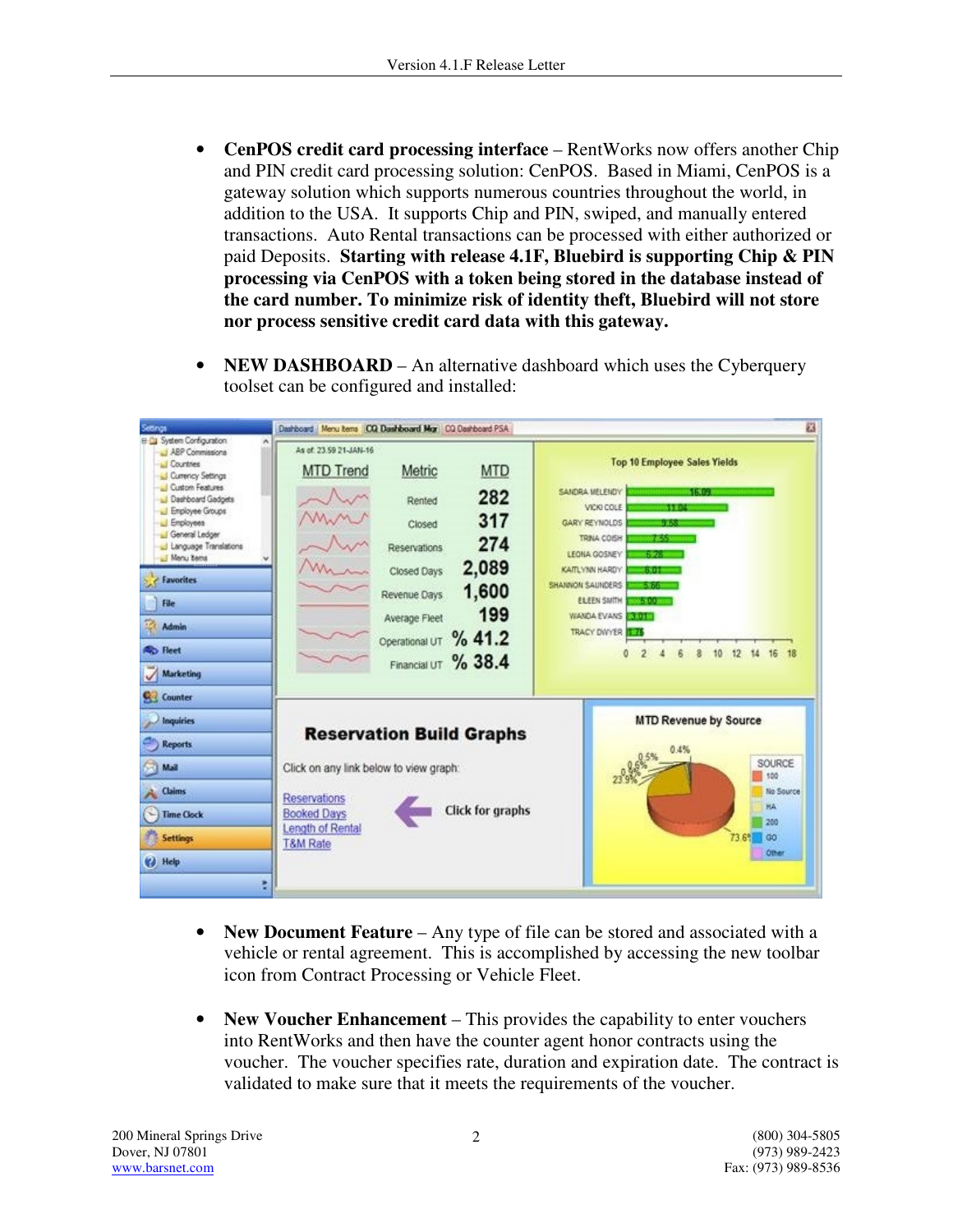- **Contract modify lookup by voucher number** To support the voucher enhancement above, you can now lookup contracts by a voucher number.
- **Age restriction by local company** There is now the ability to apply age restrictions for a local company. These override the settings by location and class.
- **New maintenance type RECALL** In the US, a federal law was passed to protect consumers from rental vehicles under recall. Effective July 1, 2016, rental car companies must GROUND vehicles that have been recalled until maintenance services have been performed. Therefore, a new maintenance type called RECALL was added to RentWorks to address this situation. This will ground the vehicle immediately or if already on-rent, ground when it is returned. This enhancement also allows for multiple Grounding statuses, such as "Ground for Sale".
- **Rewrite of JumpDrive interface**  New and improved features of JumpDrive required a rewrite of the interface.
- **Rewrite Reynolds interface to use web services –** Reynolds has phased out their OLE interface in favor of a web services interface.
- **Rewrite LightYear/DealerBuilt interface to use web services LightYear has** transitioned to a web services interface. We have accommodated this change. This will be a customer data interface only. The GL interface will be a future enhancement.
- New XTime web services repair order reservations Xtime provides dealerships with the ability to schedule maintenance appointments. This new interface creates a reservation in RentWorks if a service loaner vehicle was requested.
- **Provide a "Hosted Solution" for Credit Card Processing when a Chip and Pin device is not available –** We have created an interface to the Element Web Service to be able to do secure credit card transactions when a chip and pin device is not available.

## **Descriptions of SARS addressed, in order of impact then program name:**

| Program                   | <b>SAR</b> | <b>Brief Description</b>                                                                                                        |                     |
|---------------------------|------------|---------------------------------------------------------------------------------------------------------------------------------|---------------------|
| Level 1                   |            |                                                                                                                                 |                     |
| <b>CCPRO</b>              | 10180      | Provide a hosted solution for CC processing. Reduce the exposure<br>of CC numbers on the screen. Improve CC processing for EMV. |                     |
| <b>CCPRO</b>              | 10227      | Created CenPOS, a new credit card processing solution using Chip<br>and Pin.                                                    |                     |
| Counter                   | 9990       | New Voucher Enhancement.                                                                                                        |                     |
| Counter                   | 9991       | Add the ability to apply an age restriction by local company.                                                                   |                     |
| 200 Mineral Springs Drive |            | 3                                                                                                                               | $(800)$ 304-5805    |
| Dover, NJ 07801           |            |                                                                                                                                 | (973) 989-2423      |
| www.barsnet.com           |            |                                                                                                                                 | Fax: (973) 989-8536 |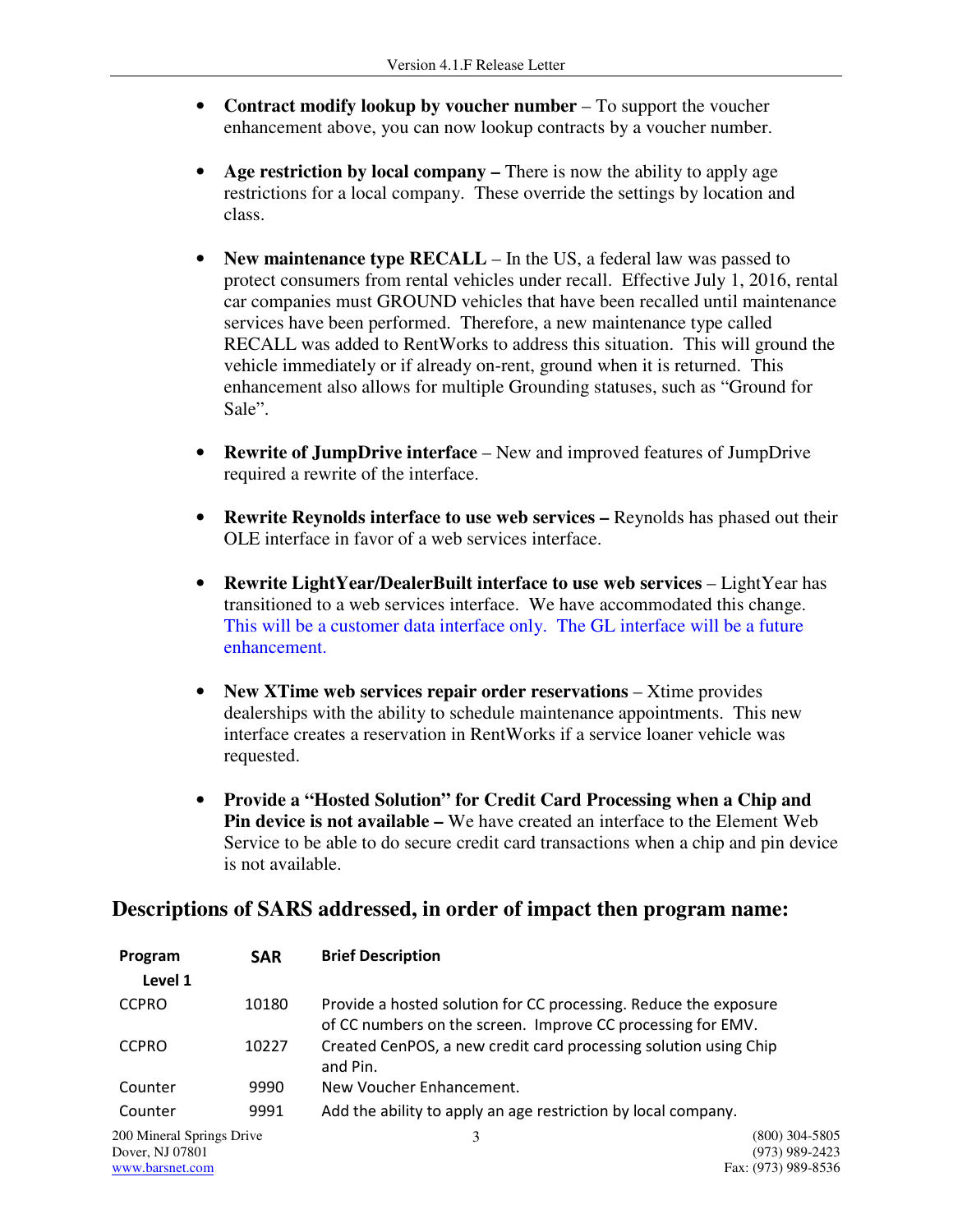| Counter<br>Counter | 9998<br>10030 | Allow contract modify by voucher number.<br>The recall feature is a special grounding status that will NOT allow<br>you to rent the vehicle until a repair order has been completed<br>against the recall. The normal grounding status does not prevent<br>you from renting the vehicle if you have the privilege to rent out of<br>service vehicles. There is NO override privilege for the Recall<br>grounding status. A repair order MUST be initiated to make that<br>vehicle available again. |
|--------------------|---------------|----------------------------------------------------------------------------------------------------------------------------------------------------------------------------------------------------------------------------------------------------------------------------------------------------------------------------------------------------------------------------------------------------------------------------------------------------------------------------------------------------|
| Counter            | 10033         | Attach Documents enhancement.                                                                                                                                                                                                                                                                                                                                                                                                                                                                      |
| Counter            | 10087         | Customer would like to have multiple Grounding statuses.                                                                                                                                                                                                                                                                                                                                                                                                                                           |
| Maintenance        | 10030         | Add a new maintenance type of RECALL for new NTSB mandate.                                                                                                                                                                                                                                                                                                                                                                                                                                         |
| Interfaces         | 9731          | Rewrite JumpDrive interface to use getCurrentDetails method vs.<br>getArrivals.                                                                                                                                                                                                                                                                                                                                                                                                                    |
| Interfaces         | 9823          | Rewrite Reynolds ERA interface to use new web services.                                                                                                                                                                                                                                                                                                                                                                                                                                            |
| Interfaces         | 9938          | Create web service for XTime to send repair order reservations.                                                                                                                                                                                                                                                                                                                                                                                                                                    |
| Interfaces         | 9980          | Rewrite the LightYear interface for Web Services.                                                                                                                                                                                                                                                                                                                                                                                                                                                  |
| Level 2            |               |                                                                                                                                                                                                                                                                                                                                                                                                                                                                                                    |
| <b>CCPRO</b>       | 10142         | Add field to CC control record that, when checked, converts all<br>authorization attempts to paid deposits.                                                                                                                                                                                                                                                                                                                                                                                        |
| <b>CCPRO</b>       | 10163         | Create an interface to Element's hosted payments solution.                                                                                                                                                                                                                                                                                                                                                                                                                                         |
| Counter            | 7481          | Assign proper report location when using an authorization from<br>another location.                                                                                                                                                                                                                                                                                                                                                                                                                |
| Counter            | 9427          | Add the "Reasons for Rental" field to the Loaner Rental entry<br>process.                                                                                                                                                                                                                                                                                                                                                                                                                          |
| Counter            | 9826          | Add the Reference number field to the Loaner Entry screen.                                                                                                                                                                                                                                                                                                                                                                                                                                         |
| Counter            | 10004         | "A deposit amount of \$0.00 is required." message when balance is<br>0.00.                                                                                                                                                                                                                                                                                                                                                                                                                         |
| Counter            | 10092         | Do not allow users to change the location out code on reservations<br>or contracts that have an Element or triPOS auth or payment on<br>them.                                                                                                                                                                                                                                                                                                                                                      |
| Counter            | 10171         | Add ability to lookup rates form RezPower and pull into<br>Reservation/Contract.                                                                                                                                                                                                                                                                                                                                                                                                                   |
| Erez               | 10074         | Add prompt to Erez web page to select a supported currency.<br>Display values in the selected currency.                                                                                                                                                                                                                                                                                                                                                                                            |
| Hertz              | Various       | Many corrections, updates and improvements to the Hertz<br>Interface.                                                                                                                                                                                                                                                                                                                                                                                                                              |
| Interfaces         | 9980          | Convert existing LightYear customer search and insert routines to<br>handle LY's updated web services.                                                                                                                                                                                                                                                                                                                                                                                             |
| Maintenance        | 9758          | Need to have access to the deductible and limit fields for coverages<br>for type SLI.                                                                                                                                                                                                                                                                                                                                                                                                              |
| Reports            | 10210         | Enhanced Rollover processing to be able to bill by calendar day.                                                                                                                                                                                                                                                                                                                                                                                                                                   |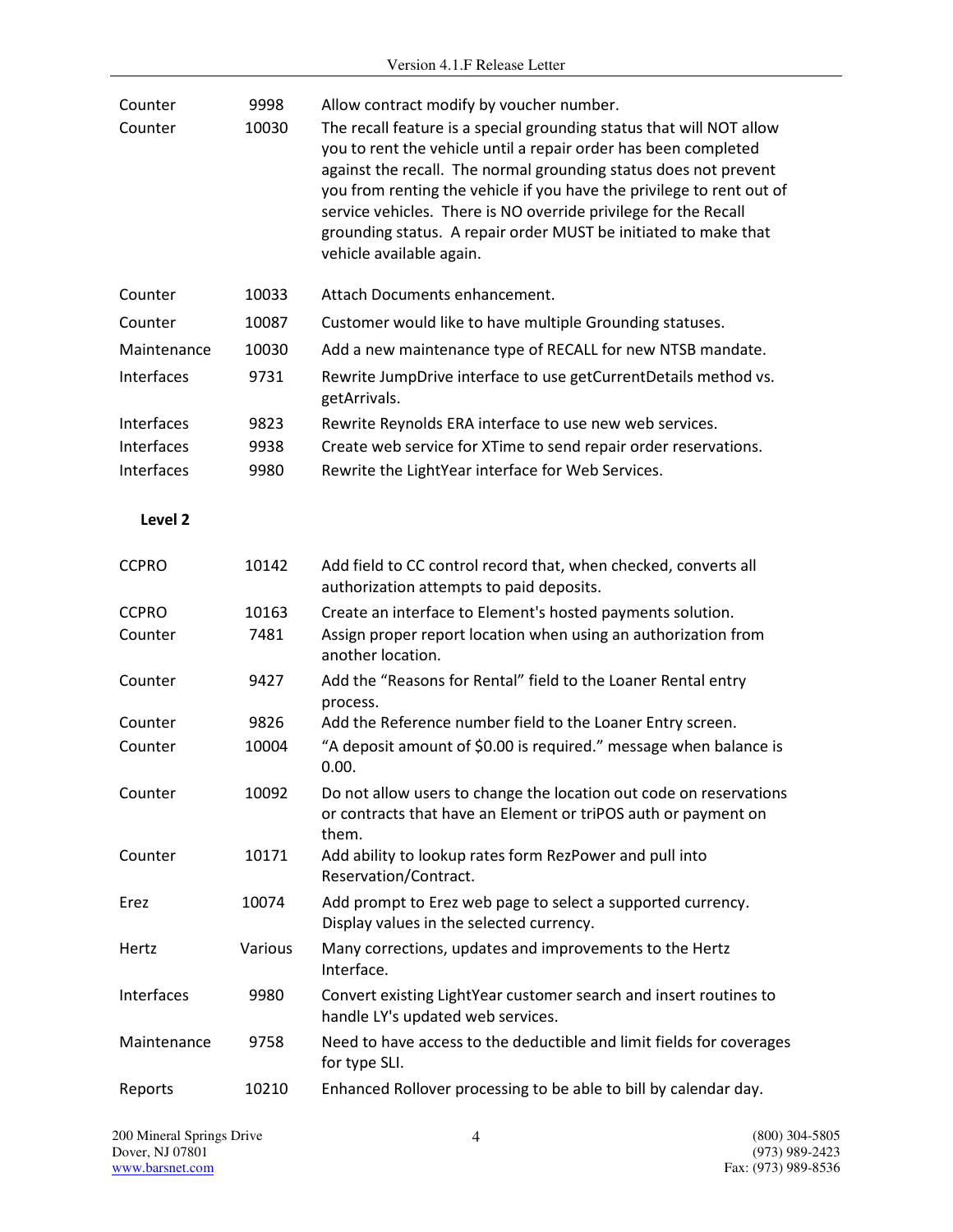| RezPro       | 9809  | Economy reservation link via XML.                                                                                                                                           |
|--------------|-------|-----------------------------------------------------------------------------------------------------------------------------------------------------------------------------|
| RezPro       | 9814  | Payless reservation file will be using Budget layout.                                                                                                                       |
| RezPro       | 9968  | Create Alamo (ala1) reservation link.                                                                                                                                       |
|              |       |                                                                                                                                                                             |
| Level 3      |       |                                                                                                                                                                             |
| Accounting   | 10271 | Added additional data elements to MAS90 accounting export via a<br>custom feature                                                                                           |
| API          | 9985  | Allow 30+ day reservations in the API. Requires CF E1004.                                                                                                                   |
| <b>API</b>   | 10007 | Allow Element CC process from the OTA API.                                                                                                                                  |
| API          | 10068 | Payment records are created as "authorizations" - should be<br>"paid".                                                                                                      |
| <b>CCPRO</b> | 10096 | During Element authorizations, change the TID setting to fix the<br>mismatching of TID to MID regardless of term defaults, report<br>location or payment rule manipulation. |
| <b>CCPRO</b> | 10134 | Add a function to get a token at any time for a given CC. This will<br>provide a way to get it if the initial request fails.                                                |
| <b>CCPRO</b> | 10151 | If using triPOS, disable Paid/Auth field when editing a Paid Deposit.                                                                                                       |
| Claims       | 8420  | When "Create Merge File" is selected from the Form Letter Tab of<br>the Claims management program, the export file column alignment<br>is off by two columns.               |
| Claims       | 9936  | Send an email when a new claim record is saved.                                                                                                                             |
| Claims       | 9936  | Claims update to send email when New Claim added.                                                                                                                           |
| Counter      | 6910  | R/O on RezPlanner.                                                                                                                                                          |
| Counter      | 8625  | Prevent the cloning of a closed contract with a company that is on<br>credit hold.                                                                                          |
| Counter      | 8928  | Cannot remove damage from a vehicle during contracts.                                                                                                                       |
| Counter      | 9442  | The # of extended days changes to zero during extension entry.                                                                                                              |
| Counter      | 9604  | Display future dated R/O correctly.                                                                                                                                         |
| Counter      | 9686  | Cannot secure the CREATE button in Company lookup from Repair<br>Order and Insurance Extension screens.                                                                     |
| Counter      | 9807  | Allow printing from the reservation browser.                                                                                                                                |
| Counter      | 9816  | Don't allow DB billing to Renter when the customer name length<br>exceeds 30 characters.                                                                                    |
| Counter      | 9843  | Cannot secure the DELETE button in the notes popup window.                                                                                                                  |
| Counter      | 9862  | Coupon for 1 day on a 1 day rental still charges for 1 day.                                                                                                                 |
| Counter      | 9876  | When honoring a reservation, the check-out and check-in (due<br>back) times should match.                                                                                   |
| Counter      | 9882  | Add the odometer of the renter's vehicle to the insurance<br>replacement tab.                                                                                               |
| Counter      | 9921  | When a renter who works for a company that is on credit hold is<br>added to the contract/reservation, you do not receive a Credit Hold<br>message.                          |
| Counter      | 9994  | When entering a task in the Daily Planner there is no default<br>location code.                                                                                             |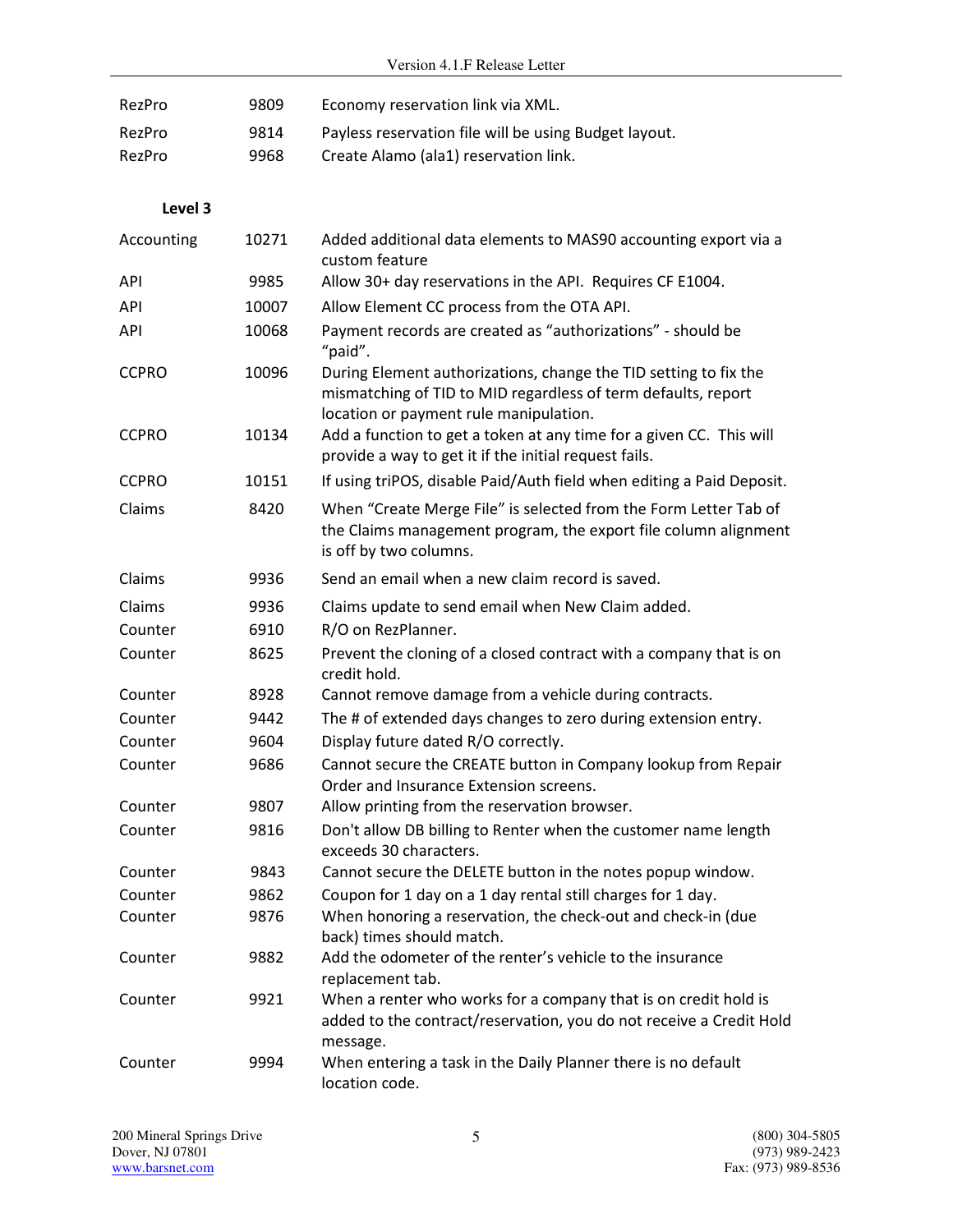| Counter        | 10021 | Add search by voucher number. Change RadioSet to ComboBox and<br>color tour/loaner reservations blue.              |
|----------------|-------|--------------------------------------------------------------------------------------------------------------------|
| Counter        | 10156 | You cannot remove the "printable" flag on Corporate reservation<br>notes.                                          |
| Counter        | 10186 | Counter vehicle lookup: Add the vehicle description to the contract<br>vehicle.                                    |
| Counter        | 10191 | Allow 20 characters for check # in payments.                                                                       |
| Counter        | 10225 | Added field security to the new attach documents feature.                                                          |
| Counter        | 10270 | Corrected an issue where vehicles were not always grounded for a<br>maintenance alert.                             |
| Counter        | 10282 | Corrected the issues where a ? appears in the credit card number.                                                  |
| Erez           | 9958  | Allow Erez reservation longer than 30 days when CF E1004 is active.                                                |
| Erez           | 9964  | Allow Erez Mobile reservation longer than 30 days when CF E1004<br>is active.                                      |
| Inquiries      | 5708  | Added the reservation number to the reservation inquiry.                                                           |
| Inquiries      | 7896  | Do not allow system tasks to be canceled by users.                                                                 |
| Inquiries      | 8059  | Prevent users from attempting to see or email reports run by other<br>users in report inquiry.                     |
| Inquiries      | 10046 | Allow the use of wildcard characters in license number for the<br>date/time/license inquiry.                       |
| Inquiries      | 10182 | Added more fields to the vehicle status inquiry: Description, VIN,<br>AltID.                                       |
| Interfaces     | 9962  | Attempt to reduce the number of exceptions, look in Sold Fleet.                                                    |
| Interfaces     | 10022 | Allow filtering of renter name by first name to the ADP interface.                                                 |
| Interfaces     | 10291 | Added tokenization support to HTAC interface.                                                                      |
| Maintenance    | 8901  | A local company that was copied from a local company with<br>company rates and included charges cannot be deleted. |
| Maintenance    | 9219  | Need the ability to DELETE blank entries in GL setup.                                                              |
| Maintenance    | 9707  | Field security for Location Currency does not work in Location and<br>Company maintenance.                         |
| Maintenance    | 9952  | Allow resizing of the browse column widths on the Percent Cal tab<br>of fee/taxes/coverages.                       |
| Maintenance    | 9977  | In terminal settings require a CC TID when the location uses CC<br>processing.                                     |
| Maintenance    | 10034 | When copying a local company, the Added and Last Rental<br>date/time are also copied.                              |
| Maintenance    | 10120 | Add new field dealer code to location detail screen.                                                               |
| <b>OTA API</b> | 10043 | Create an API for OTA to provide list of reservations for set of<br>vehicle classes and a date range.              |
| <b>PPGEN</b>   | 10077 | Mask ARCust when printed on PPGen form based on CF A1113.                                                          |
| Reports        | 4422  | Renter list mail-merge file was not being transferred back to the<br>local PC.                                     |
| Reports        | 8291  | Fleet performance report does not have an output to Excel option.                                                  |
| Reports        | 9800  | Add the License Plate number to the Excel output for the<br>Maintenance Due report.                                |